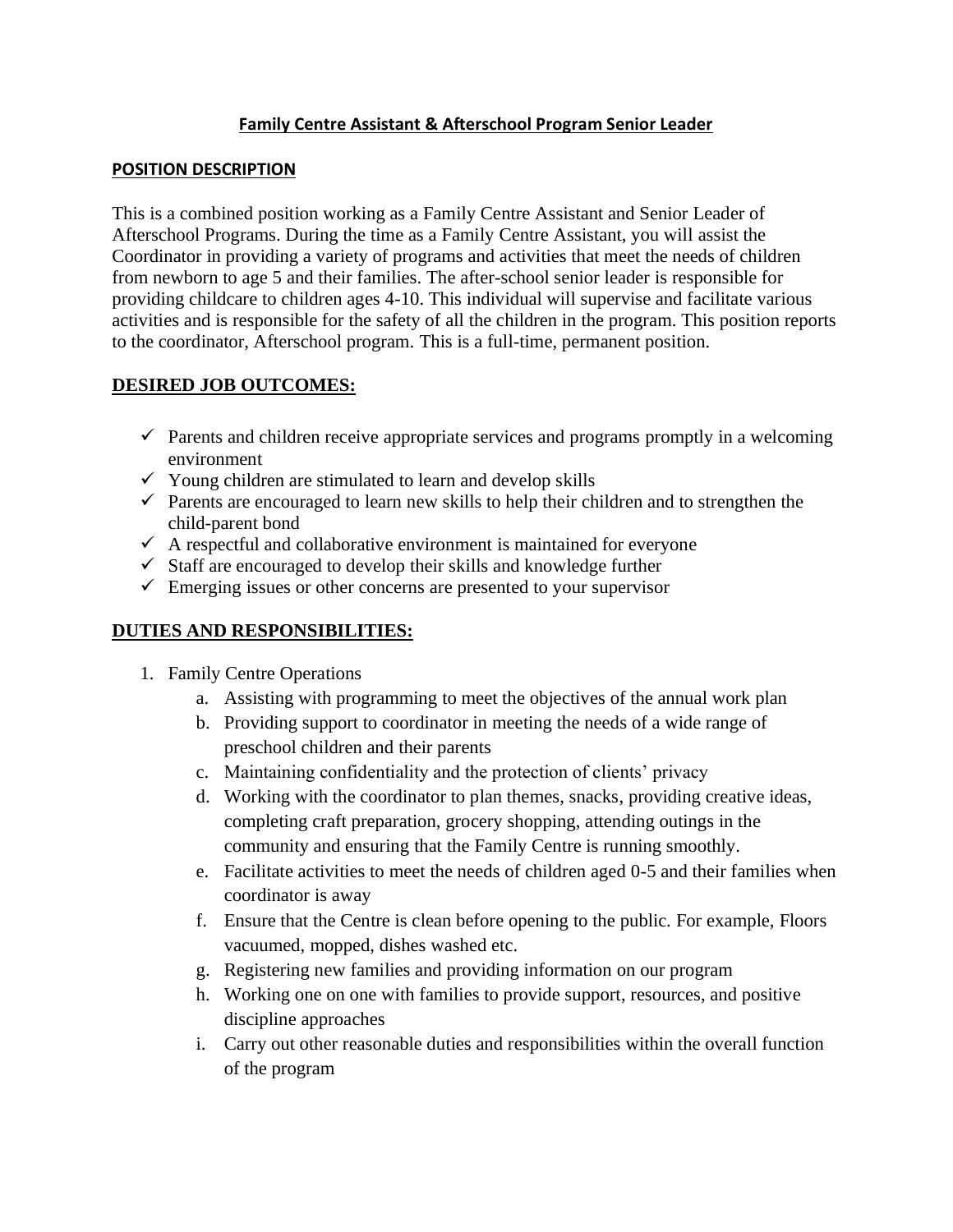- 2. Liaises with Stakeholders
	- a. Maintains support networks with other providers of services to preschool children
	- b. Works with parents to ensure a positive experience for them and their children
	- c. Participates in community working groups to promote early childhood success
	- d. Takes part in monthly staff meetings, attend seminar and training sessions when required
- 3. Risk Management
	- a. Follows child abuse policies and procedures
	- b. Monitors potential risk conditions and takes action to reduce the likelihood of harm to staff and children

# **DUTIES AND RESPONSIBILITIES:**

- 1. Afterschool senior leader
	- a. Implements and supervises the Afterschool program and activities of children
	- b. Plans and submit weekly activities for the Afterschool program to the Coordinator
	- c. Supervises children to ensure their safety
	- d. Supervises junior staff
	- e. Provide day-to-day problem solving and support to junior staff
	- f. Prepares snacks when required
	- g. Carry out other reasonable duties and responsibilities within the overall function of the program
	- h. Working flexible hours to meet the needs of the program
- 2. Administration
	- a. Attending team meetings as required
	- b. Keeping record of activities, events and concerns
	- c. Preparing and submits incident reports
	- d. Taking daily attendance of program participants
	- e. Complies with YWCA NWT employee policies and procedures
- 3. Health, Safety and Security
	- a. Implements and participates in fire drills as required
	- b. Ensure equipment is safe and in good working order
	- c. Monitors potential risk conditions and takes action to reduce the likelihood of harm to staff and children
	- d. Administer First Aid and CPR when required